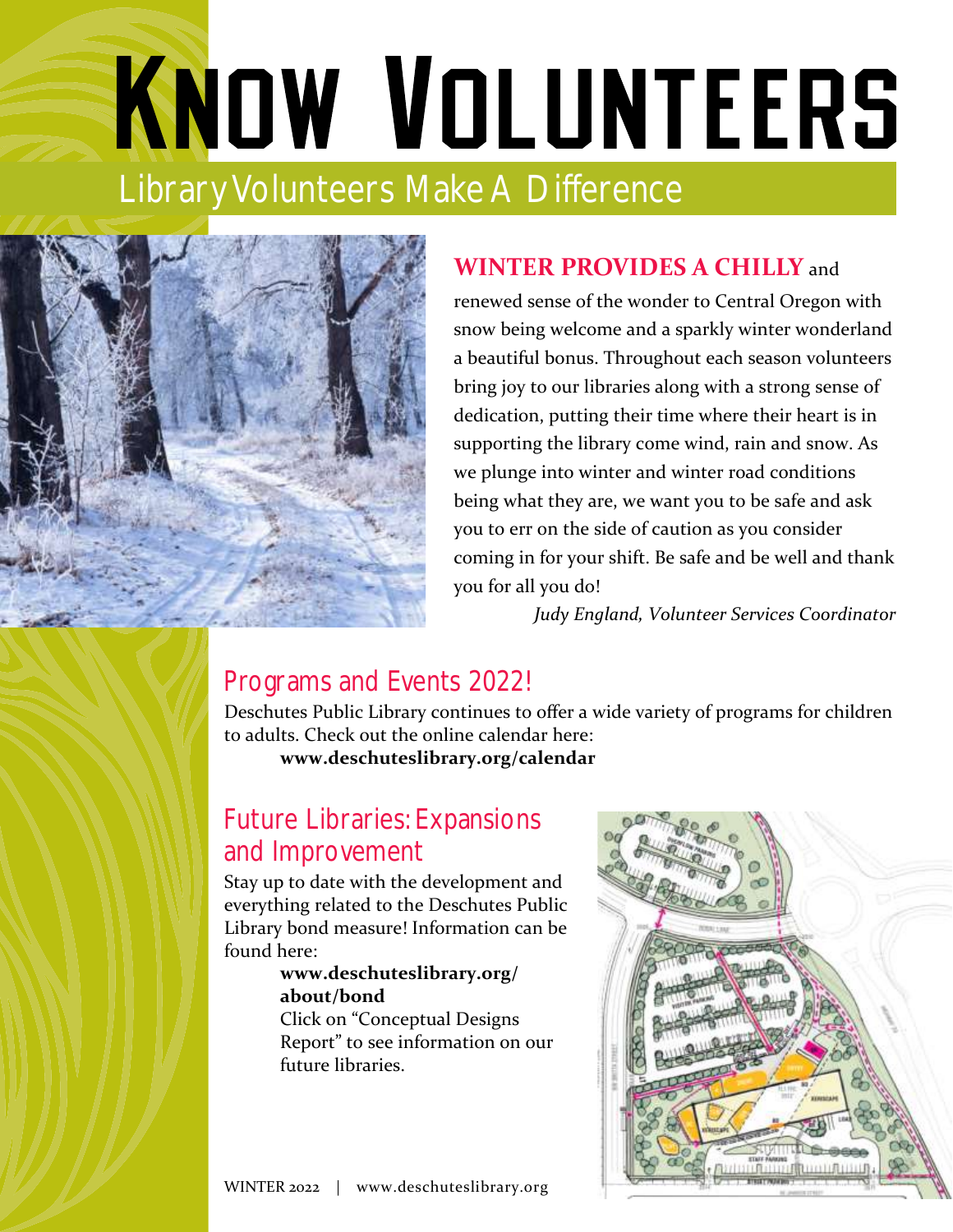# V O L U N T E E R S P O T L I G H T *Jay & Melanie*



**F** or the past six years, after many years working in the education field, Jay Blank and Melanie Butler the education field, Jay Blank and Melanie Butler have volunteered with the La Pine Library. What brought them from Los Angeles to Central Oregon is a pure love of nature.

 Jay, a retired science teacher, speaks eloquently about his time working with and guiding students, although it wasn't a straight path to teaching. Starting out working in city government in Northern California after leaving his home in Pittsburgh, Pennsylvania, it wasn't long before Jay decided working in city government wasn't for him. Jay headed to Southern California to reinvent himself as a teacher. He taught Marriage and Family classes along with Spanish, Science and Math while teaching at his district's Continuation school and soon returned to his favorite, teaching science to junior high school students. Jay acquired several accolades along the way. To name a few: writing a grant through NASA worth \$100,000 and receiving a fellowship from John Hopkins for teaching gifted and talented students. And while those are serious accolades, perhaps his most cherished one is becoming

a beloved teacher. Jay doesn't brag about his achievements but he happily shares that many of his students went into the science field. He misses the kids and, not surprisingly, remains in touch with many of them and now delights in hearing about his students' children and grandchildren.

Melanie also attended college getting a B.A. in psychology with a biology minor. She obtained a M.A. in psychology and become a career counselor and then an academic advisor at the same college she attended. She enjoyed working with students to meet the requirements for graduation and, to this day, also not surprisingly, she remains in touch with her favorite professors and students.

Jay and Melanie moved here for the abundance of hiking trails, rivers and lakes. They spend as much time experiencing the great Central Oregon outdoors as possible (any of their visitors better be able to walk and kayak!). Both are passionate about the environment and expressed great joy in all the sights and animals they see while being out in nature. Melanie spoke fondly about the book *The World Without Us* by Alan Weisman. It is a biology teacher's thoughts on what the planet would be without the current damage to the planet. It may be considered a warning but it is also a hope for recovery. Many other books have had an impact on Melanie, including *The Road Less Traveled* by M. Scott Peck, *The Gift of Fear and Fear Less* by Gavin DE Becker and *Love, Medicine and Miracles*  by Bernie S Siegel to name a few. Jay's influential book is *Catcher in the Rye* by JD Salinger; having read it in high school and just re-reading, Jay finds the thought of "loss of innocence" quite compelling.

(continued on page 3)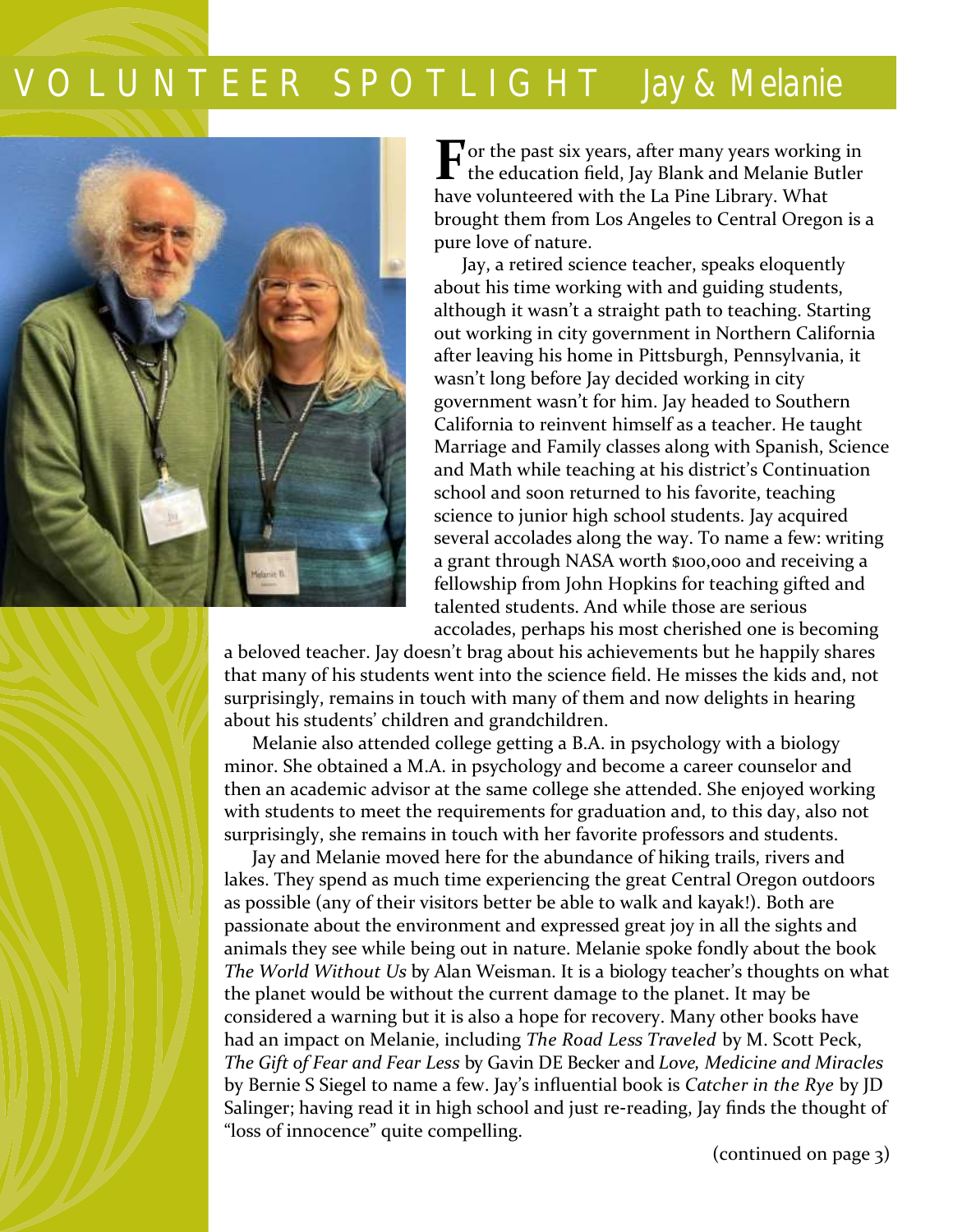

When talking about who she would like to share a meal with, Melanie would like to spend time with Bill and Melinda Gates to learn how they select the campaigns they support through their philanthropic work. When she dreams of winning the lottery she fantasizes about what big problems she could solve. Jay, who has an uncanny resemblance to Art Garfunkel, would find sharing a meal with the musician fascinating as he embraces so many facets of the arts and sciences from a math professor to singer, poet, actor, writer and more. What dinner parties those would be!

Jay and Melanie have so much dedication to the things they love and they feel strongly in giving back to their community. We're so thankful Jay and Melanie chose Central Oregon!

## V O L U N T E E R L I A I S O N *Kaelynn Sieg*



K aelynn joined the Deschutes Public Library's La Pine team in July<br>2013 as a Public Services Specialist. The library is her happy place 2013 as a Public Services Specialist. The library is her happy place where she can "people" and share all the good things the library offers. She enjoys working in a career that gives to our community.

 Another favorite place to be is on her little acre of heaven in La Pine with her husband, son, three dogs (ages 3–15 years), one handsome cat and a big Cockatoo. Spring and summers are spent gardening, working in the yard and reading on the back deck.

 Some of Kaelynn's favorite hobbies include rock hounding, exploring the Oregon Outback and floating on the many lakes and rivers Central Oregon has to offer. You can find her reading urban fantasies (a personal favorite) on her tablet during breaks at work and at home. And just to shake up her reads, she'll throw in a bit of paranormal and romance.

*–Cathy Zgraggen, Operations Supervisor, La Pine Library* 

## *Kaelynn's picks*

**What are you currently reading?** *The Becoming* by Nora Roberts

**What has been your most influential book?** *Run Between the Rain Drops* by Dale A. Dye a Marine Corp Veteran. More enlightening and gut wrenching then any history book could share about the US Soldier in Vietnam. And, *Jonathan Livingston Seagull* by Richard Bach because who doesn't want to fly!

**What is your favorite book from childhood?** I loved *Island of the Blue Dolphins*. I thought she was such a brave women.

Which is your favorite section of the library? Why? I love the children's section. I enjoy hearing the happy voices exploring all the wonderful places they can go and things they can learn about!

**E-reader or print?** I was a diehard print person until my eyes became tired and old. I am E-reader all the way now.

 **Where is your favorite place to read?** I have reading materials with me at all times but my favorite place to read is on my back deck on a warm day enjoying the outside while watching my dogs play.